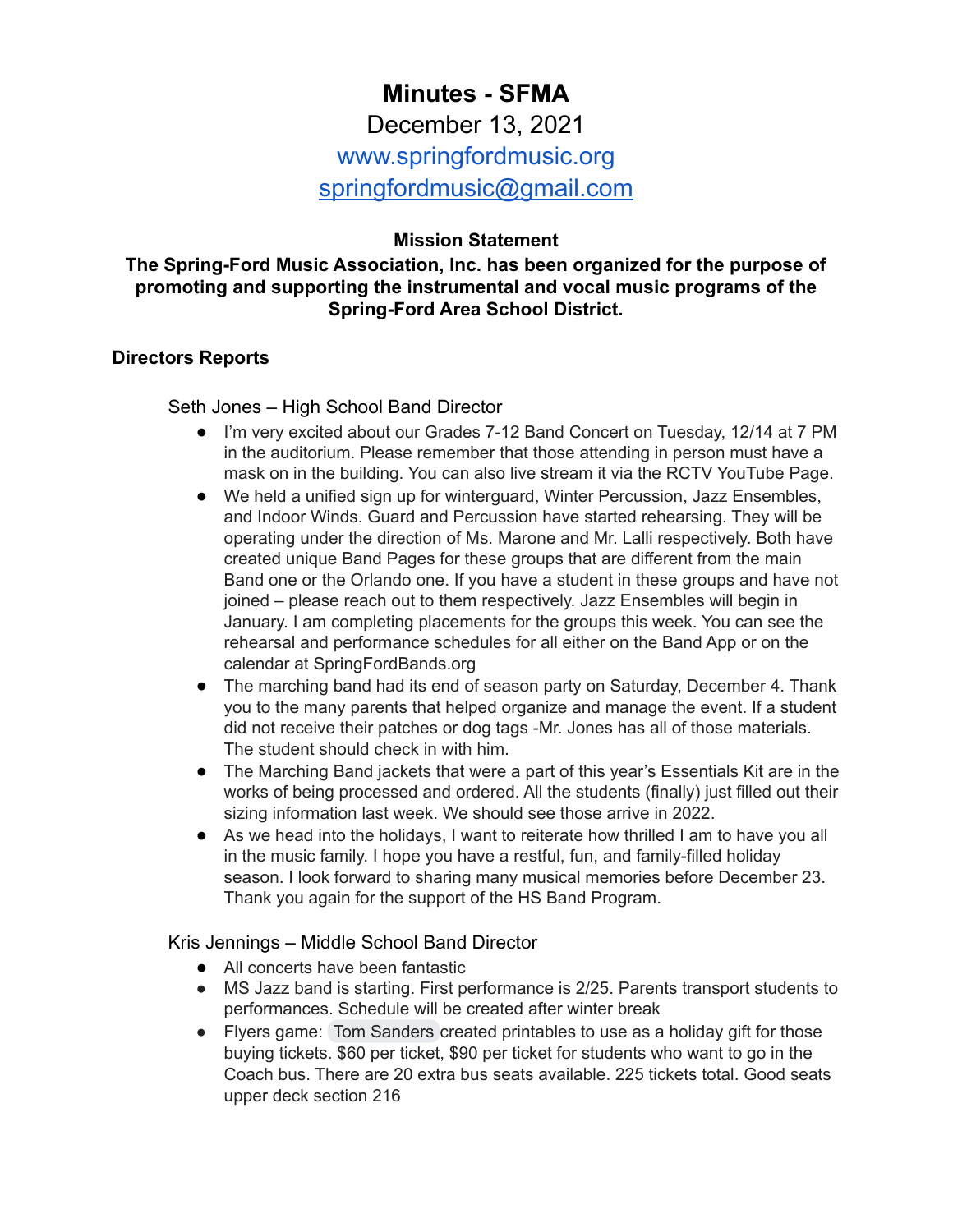## **Officers Reports**

Vice President

● Wind ensemble is an exciting new program, going to need parent support and uniform help

**Treasurer** 

- Reviewed budget on track
- 17 people won the lottery and checks will be mailed out to them

Assistant Treasurer

- SPA is in for the pie sale, lottery and scrip
- Remember you can also use SPA for the Flyers tickets

#### **Secretary**

- Emails coming out about indoor season
- Suggestion to buy Disney gift cards through scrip

## **Committee Reports**

Concessions

● not in attendance

**Fundraising** 

- \$1100 went to SFMA from pie sale
- working on the next trivia night
- 7 new enrollments to scrip
- next big fundraiser to be Gertrude Hawk and Divine Apples
- dine out January 27th at PJ Wheelihans
- no more bowling events, new owners, not cost effective
- Discussing a Primo Hoagie fundraiser for around the Super Bowl
- Another Wawa hoagie sale starting soon
- Superfan sale didn't go so well, raised \$200
- Luggage tags are in, pick up times will be sent out soon

Ram Crew/Vehicles

- WInter guard and winter percussion overlap 4 times over the season, looking to get a second truck for those times
- Already working on props for percussion
- Guard using scaffolding and ramps, should be simple

Membership/Data

● 1 new member since last month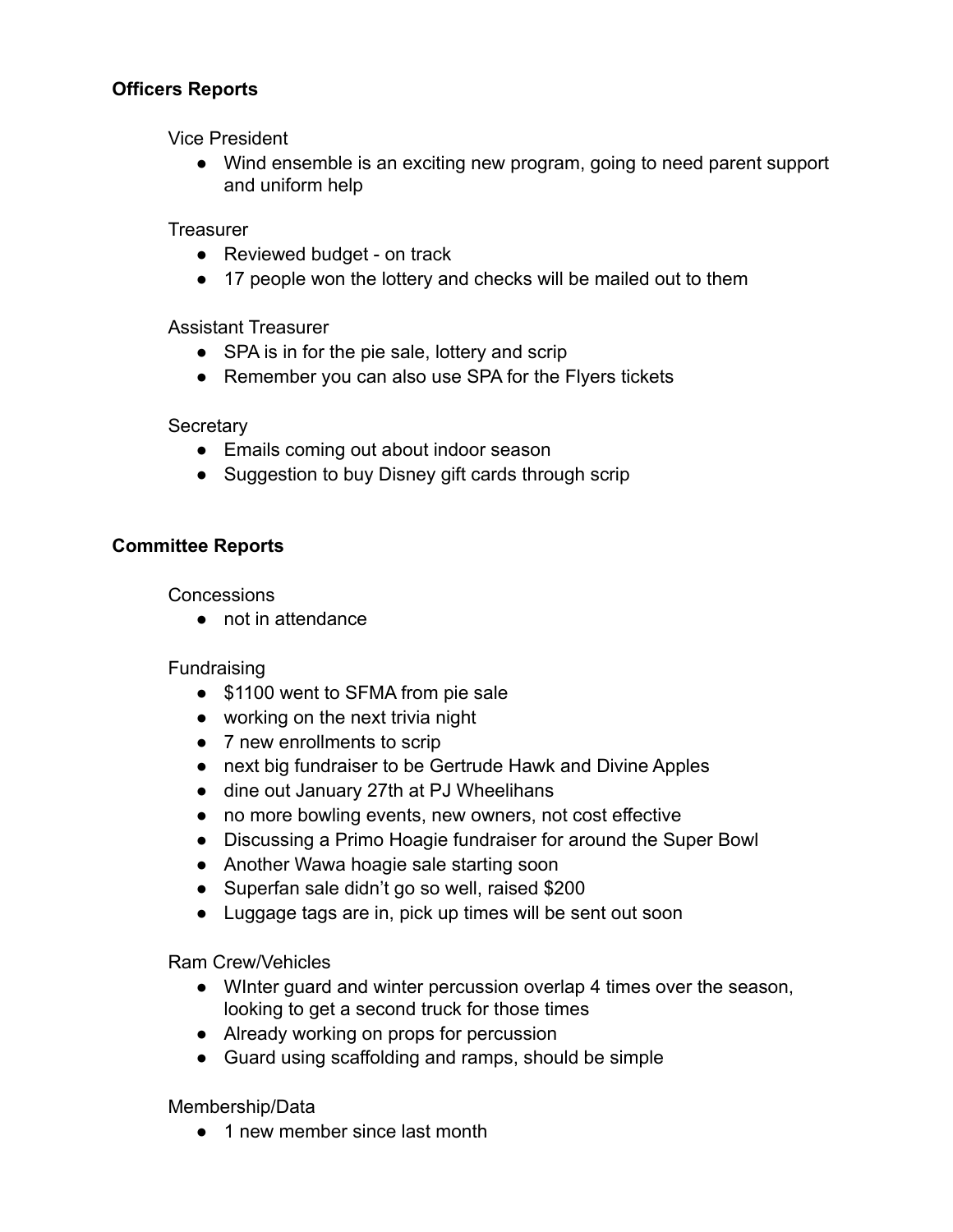**Chaperones** 

- Orlando, still some chaperones without clearances
- Sam needs to meet with Mike Lalli and Danielle Marone for indoor needs

## Apparel

- Postponed uniform cleaning
- A few vests weren't claimed
- Winter percussion students have all been measured and given to Lalli, still insure of uniform and it takes 6 weeks to come in so not in until mid-February
- Winter guard students were measured by Becky Landry
- General merchandise ordered from SOmething Personal will be in some time next week, still don't know about the coats, company not being very responsive
- Band jacket from the essentials kit, order has been placed, coming in early 2022
- General merchandise will be for sale at all concerts, makes great last minute gifts

## **Old Business**

Orlando

- 296 people are registered to go, 5 sub-groups all with different performances
- In January all uncleared chaperones will be removed from the trip
- 70 people are late on payments, missing some waivers and some garment sizes
- Dan has sent almost 7000 emails about this trip
- Winning jacket design has a copyright issue, they are trying to get it cleared up
- SPA max amount to use as spending money is \$150 given as a gift card
- Saturday they will definitely be in Hollywood Studios
- Reminder that they have trip insurance in case something Covid happens and they can't go
- There will be an in person meeting in the new year with more specific information

Winter Guard

- Home show January 22, still in the planning stages, 18 units signed up
- Amp is coming and always draws a large crowd
- Sign Up Genius being created to ask for volunteers
- Please ask others, people beyond this room, to help. We can't always be the only volunteers, but they do need clearances and have to be SFMA members